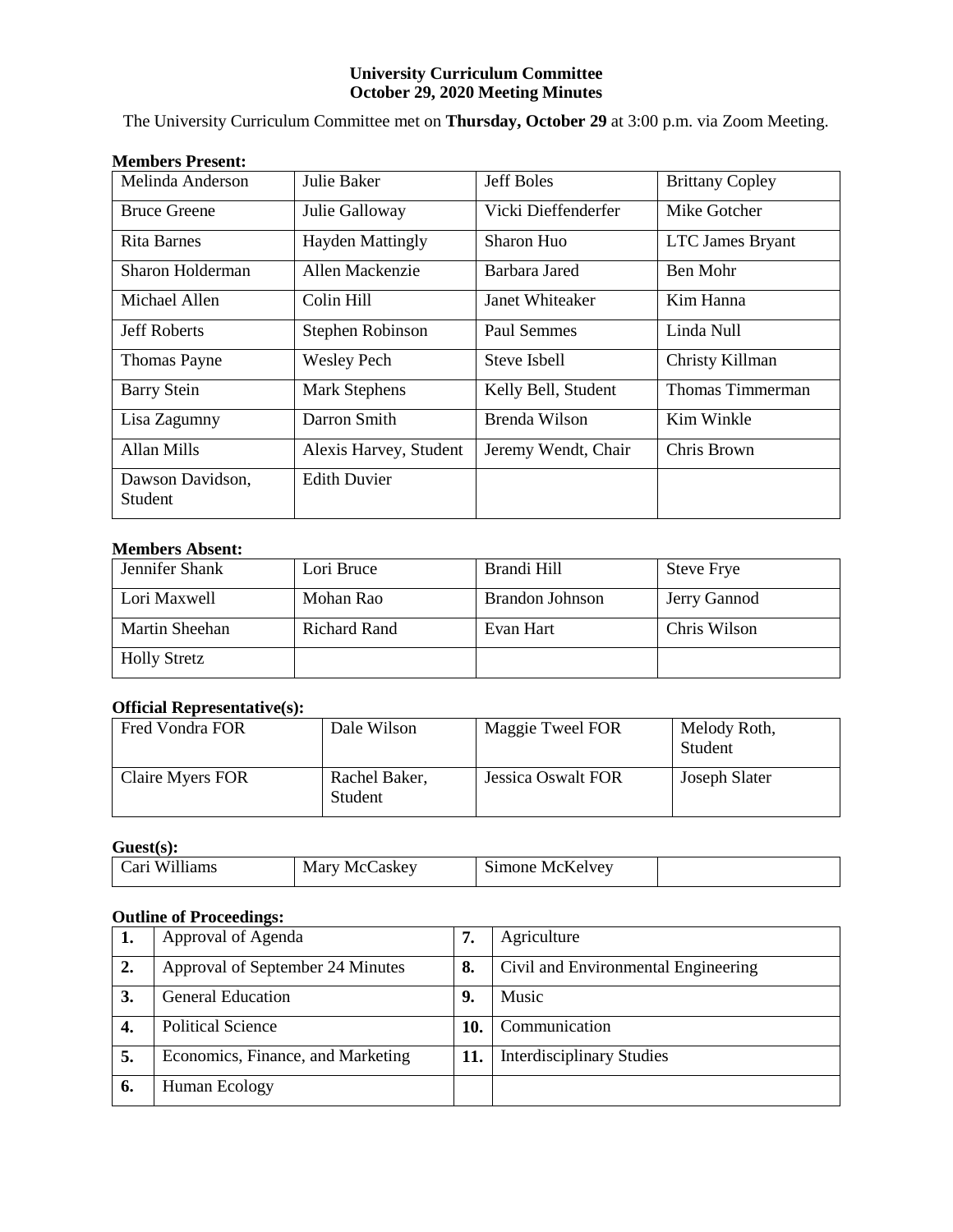Proceedings:

Perceiving a quorum, Dr. Jeremy Wendt, Chair of Committee, called the meeting to order at 3:01pm via Zoom.

*\*Due to the meeting being via Zoom, all motion and seconds will be initiated by Lisa Zagumny and Barry Stein throughout the meeting. Any objections can be called for discussion.* 

## **1. Approval of agenda**

**Motion to approve**. Lisa Zagumny **Second**. Barry Stein **Vote.** Motion carried.

#### **2. Approval of minutes, September 24, 2020**

**Motion to approve**. Lisa Zagumny **Second**. Barry Stein **Vote.** Motion carried.

### **3. General Education**

### **A. Course Requirements.**

1) For several months the School of Nursing has attempted to clarify how the American History requirement in the TN Code Annotated Section 49-7-110 affects the curriculum students who seek a second baccalaureate degree at TN Tech in the area of nursing.

In addition to policy 260 Requirements for a Baccalaureate Degree and Graduation, the paragraph would be included as III.J.3.

"If students pursing a second baccalaureate degree in the area of nursing have not completed 6 semester credit hours in American History acceptable to TN Tech as valid transfer credits or did not successfully complete a course in American History in high school, the students will be required to complete 6 semester credit hours of American History at TN Tech."

**Motion to approve**. Lisa Zagumny **Second**. Christy Killman **Vote.** Motion carried.

#### **4. Political Science**

# **A. Course Changes.**

**1)** General POLS 120-hour Curriculum MATH 1010 or any other gen ed math course Lecture 3. Credit 3. (Requirement in freshman year; see 120-hour curriculum)

#### **From:** MATH 1010 or any other gen ed math course. Lecture 3. Credit 3. **To:**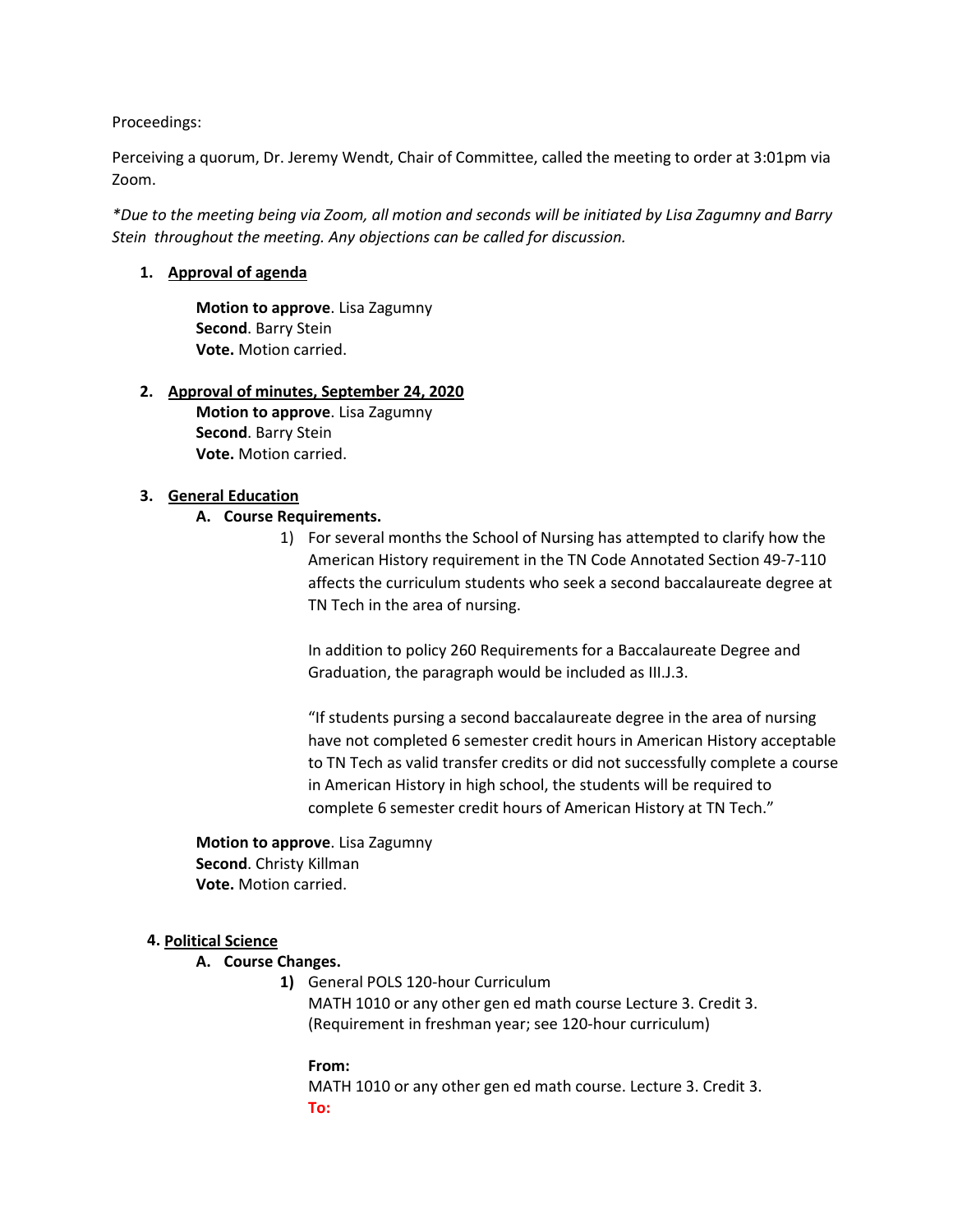#### MATH 1530: Introductory Statistics. Lecture 3. Credit 3.

**2)** POLS-Legal Studies 120-hour Curriculum MATH 1010 or any other gen ed math course Lecture 3. Credit 3. (Requirement in freshman year; see 120-hour curriculum)

#### **From:**

MATH 1010 or any other gen ed math course Lecture 3. Credit 3.

# **To:**

MATH 1530: Introductory Statistics: Lecture 3. Credit 3.

**Motion to approve**. Lisa Zagumny **Second**. Barry Stein **Vote.** Motion carried.

#### **5. Economics, Finance, and Marketing**

#### **A. Course Elective Changes.**

- **1)** Adding MATH1530 (Introductory Statistics) to the General Education requirements for the B.S. degree in Economics.
- **2)** Reducing the General Electives requirement from 10 credit hours to 7 credit hours to keep the total number of credit hours required for the degree at 120 credit hours; and
- **3)** Removing MATH 1830 as a prerequisite for ECON 3610 and adding MATH 1530 as a prerequisite for ECON 3610

The arguments for this request are the following:

- **1)** MATH1530 is also being proposed as a requirement for the B.S.B.A. degree in the College of Business. This change will keep the General Education requirements in the College of Business consistent across different majors.
- **2)** The new B.S. degree in Economics has a STEM designation, and it is heavily focused on quantitative skills. The addition of this course will make the degree even more quantitatively rigorous by requiring Economics majors to take a total of 4 statistics classes (Introductory Statistics, Business Statistics I, Business Statistics II, and Econometrics) instead of 3.

#### **B. Substitute Course Requirements.**

- **1)** Math Requirements Change. Replacing the Applied Calculus (MATH1830) requirement in the General Course requirements of the B.S.B.A with Introductory Statistics (MATH1530). College Algebra (MATH 1130) will remain in place as currently required. This change applies to the following majors and concentrations: Accounting
	- Finance **Marketing**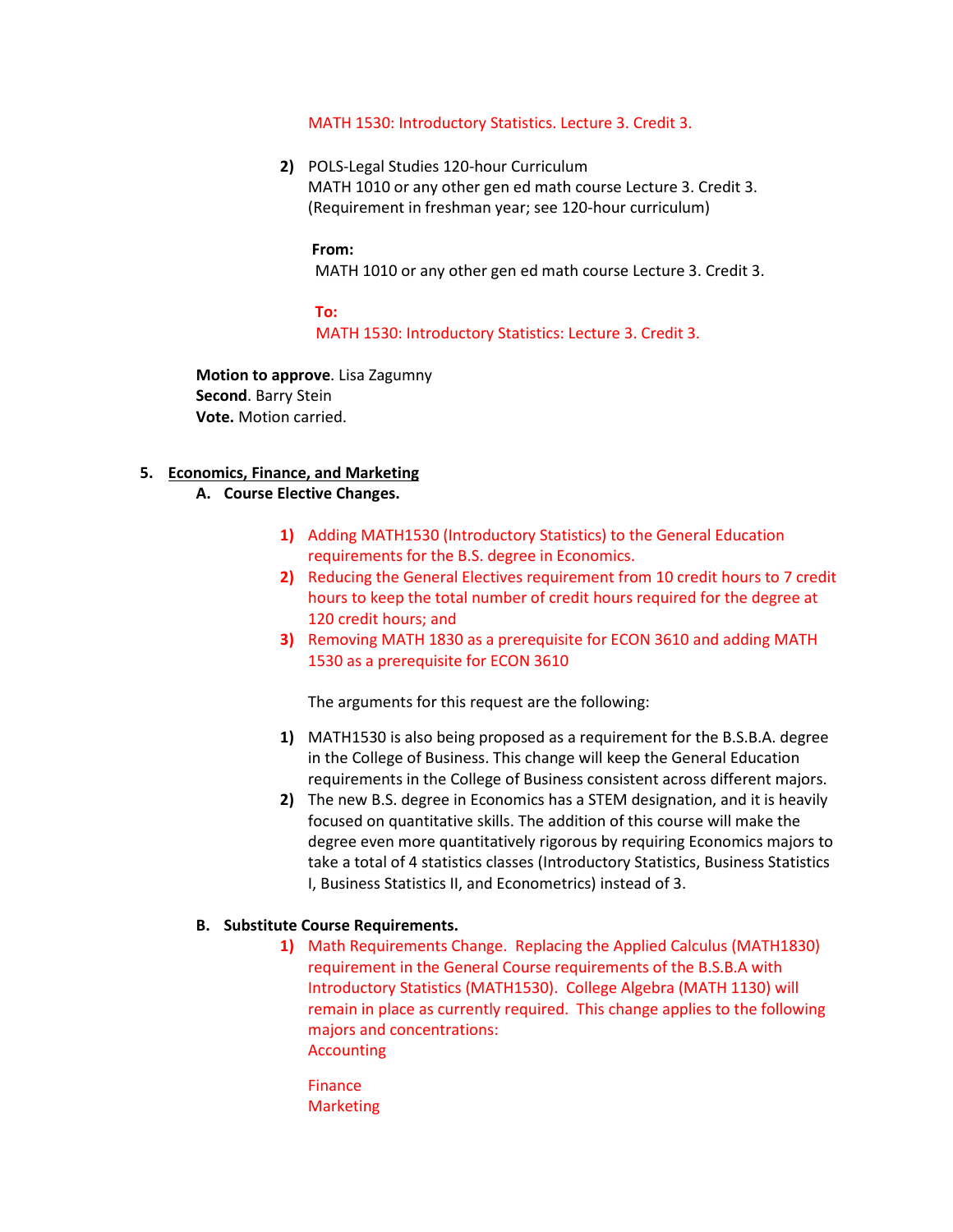Business & Information Technology Business Management concentrations: General Management Human Resources Management Production-Operations Management Business Intelligence & Analytics

**2)** Course Prerequisite Change. Removing MATH 1830 as a prerequisite for ECON 3610 and adding MATH 1530 as a prerequisite for ECON 3610.

The arguments for this request are the following:

- **1)** Economics is the only major in the College of Business that heavily uses calculus in more advanced classes.
- **2)** Given the recent increase in the demand for statistical skills in the labor market, and the fact that ECON3610 (Business Statistics I) will continue to be part of the General Course requirements, this change will increase the number of statistics classes that business students will be required to take to two before they take more advanced classes in their major.

**Motion to approve**. Lisa Zagumny **Second**. Barry Stein **Vote.** Motion carried

#### **6. Human Ecology**

- **A. Curriculum and Course Changes.** 
	- **1) From:**

HEC 3500 Development: Middle Childhood/Adolesence Lec 3. Credit 3.

Prerequisites: Junior Standing. Basic principles of physical, cognitive, and psychosocial development in middle childhood and adolescence; ages six through eighteen. Addresses factors that contribute to challenges in middle childhood and adolescent development.

# **To:**

HEC 3500 Development: Middle Childhood/Adolescence Prerequisite of Junior or Senior classification. May not take concurrently with HEC 1010 or HEC 2200.

Basic Principles of physical, cognitive, and psychosocial development in middle childhood and adolescence; ages six through eighteen. Addresses Exploration of factors that contribute to challenges in middle childhood and adolescent development.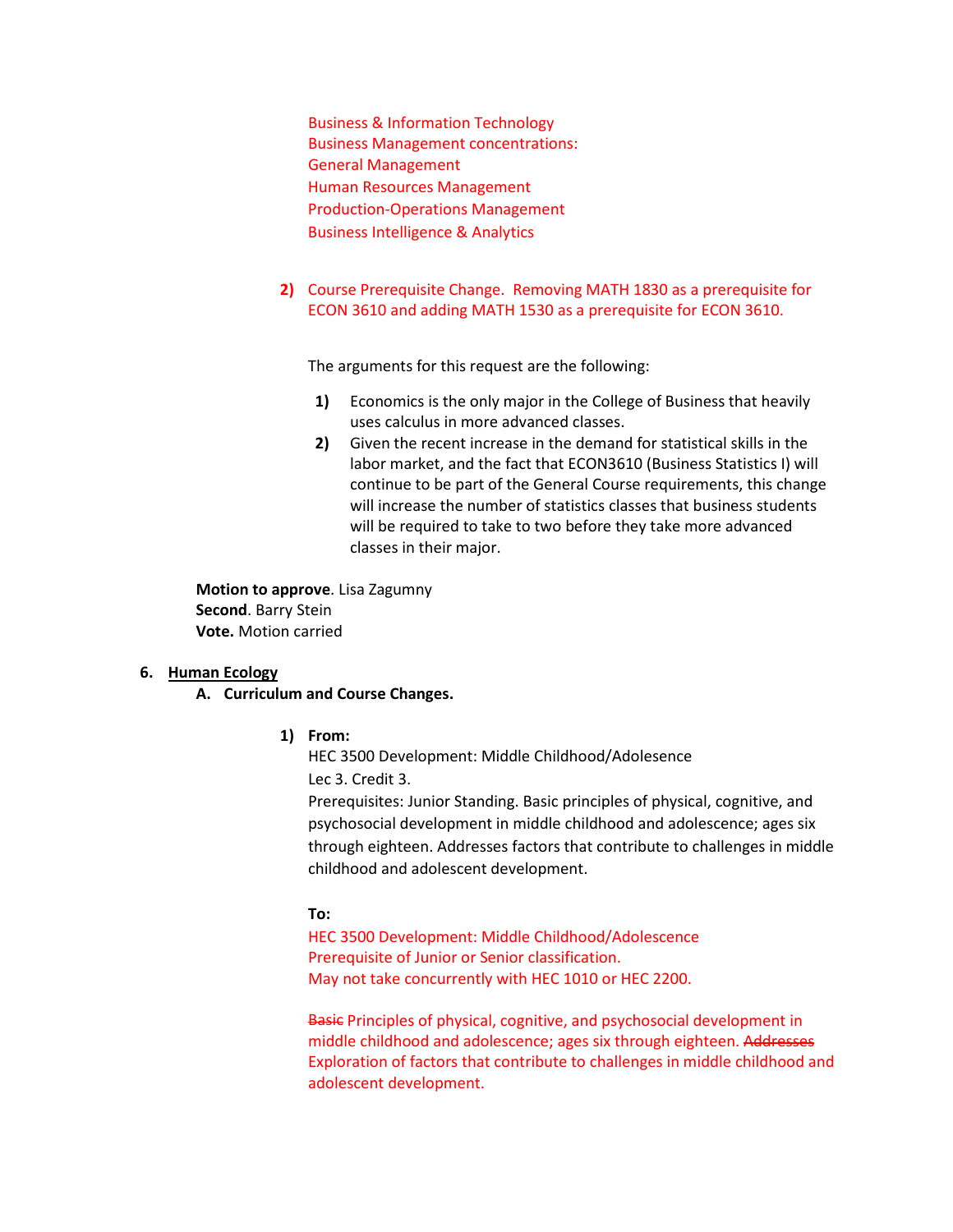# **2) From:**

Child Life Program of Study Remove BIOL 3700: Humanism in Medicine 3 credits from the Spring of the Junior Year Credits 16

## **To:**

Add HEC 1010 Lifespan Development 3 credits to Fall of Freshman Year Current total credits, 13 credits to 16 total credits for fall of Freshman Year Spring of Junior Year is 13 credits.

**Motion to approve**. Lisa Zagumny **Second**. Barry Stein **Vote.** Motion carried

# **7. Agriculture**

# **A. Course Additions.**

**1)** AGBE 4110 Agricultural Futures Marketing and Options Lec 3. Credit 3.

Prerequisite: AGBE 2100 and AGBE 3100. Understanding the use of futures market contracts and options to limit risk exposure to producers and agribusiness firms. The study of market price determination, forecasting basis, technical analysis and on actual trading of futures and options through market simulation programs will be addressed.

**2)** AGBE 4200 (5200) – Agribusiness Statistics Lec. 3. Credit 3.

Sampling, probability, distributions, statistical tests, analysis of variance, regression, and interpretation of data as related to agricultural business.

**3)** AGBE 4300 Entrepreneurship in the Agricultural Business Lec. 3 Credit 3.

Prerequisites: Senior Standing and AGBE 2100 and AGBE 3400 and AGBE 3420. Emphasis will be placed on understanding the importance of entrepreneurs in the food, agriculture and rural economies. Planning techniques will be demonstrated that ensure the highest possible rate of economic and financial feasibility of agricultural business ventures. Emphasis on processes for developing a comprehensive enterprise analysis, including management information system components, production, marketing, and financial plans, enterprise budgets, and evaluation of risk management alternatives. There will be exchanges with successful lenders, entrepreneurs, and other agribusiness management personnel.

**B. Course Deletions.**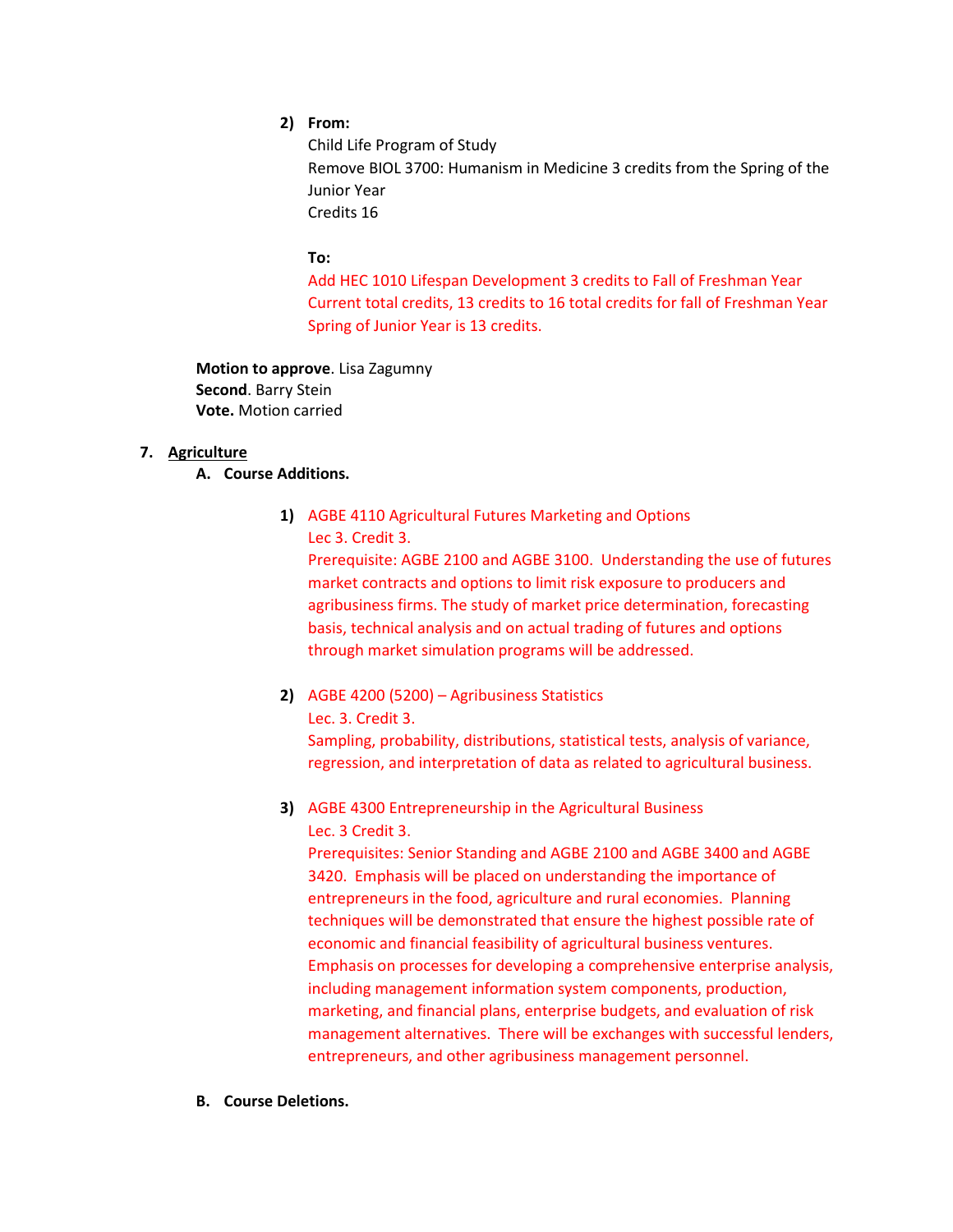**1)** AGHE 1020 - Connections in Agriculture and Human Ecology AGHE 3275 - Research in Agriculture and Human Ecology

After trying the AGHE College Core for 2 1/2 years it became apparent that this grouping of courses was not meeting the students' curriculum needs in both HEC and Ag. The School of Human Ecology voted to remove AGHE courses from their curriculum in March 2020 and the School of Agriculture will no longer offer AGHE courses in their curriculum effective Fall 2021.

### **2) Course Changes.**

#### **A. From:**

AGHE 2022 - Professionalism in Agriculture and Human Ecology

**To:** AGR 2022 - Professionalism in Agriculture

#### **B. From:**

AGHE 2100 - Community Leadership

#### **To:**

AGR 2100 - Community Leadership

#### **C. From:**

AGHE 3000 - (WSL2) Leadership and Service

#### **To:**

AGR 3000 - (WSL2) Leadership and Service

#### **D. From:**

AGHE 3200 - Study Abroad Exploration

**To:** AGR 3200 - Study Abroad Exploration

### **E. From:**

AGHE 4500 - Senior Seminar

#### **To:**

AGR 4500 - Senior Seminar

#### **F. From:**

AGHE 4600 (5600) - Global Food Systems: Sustainability and Insecurity

#### **To:**

AGR 4600 (5600) - Global Food Systems: Sustainability and **Insecurity**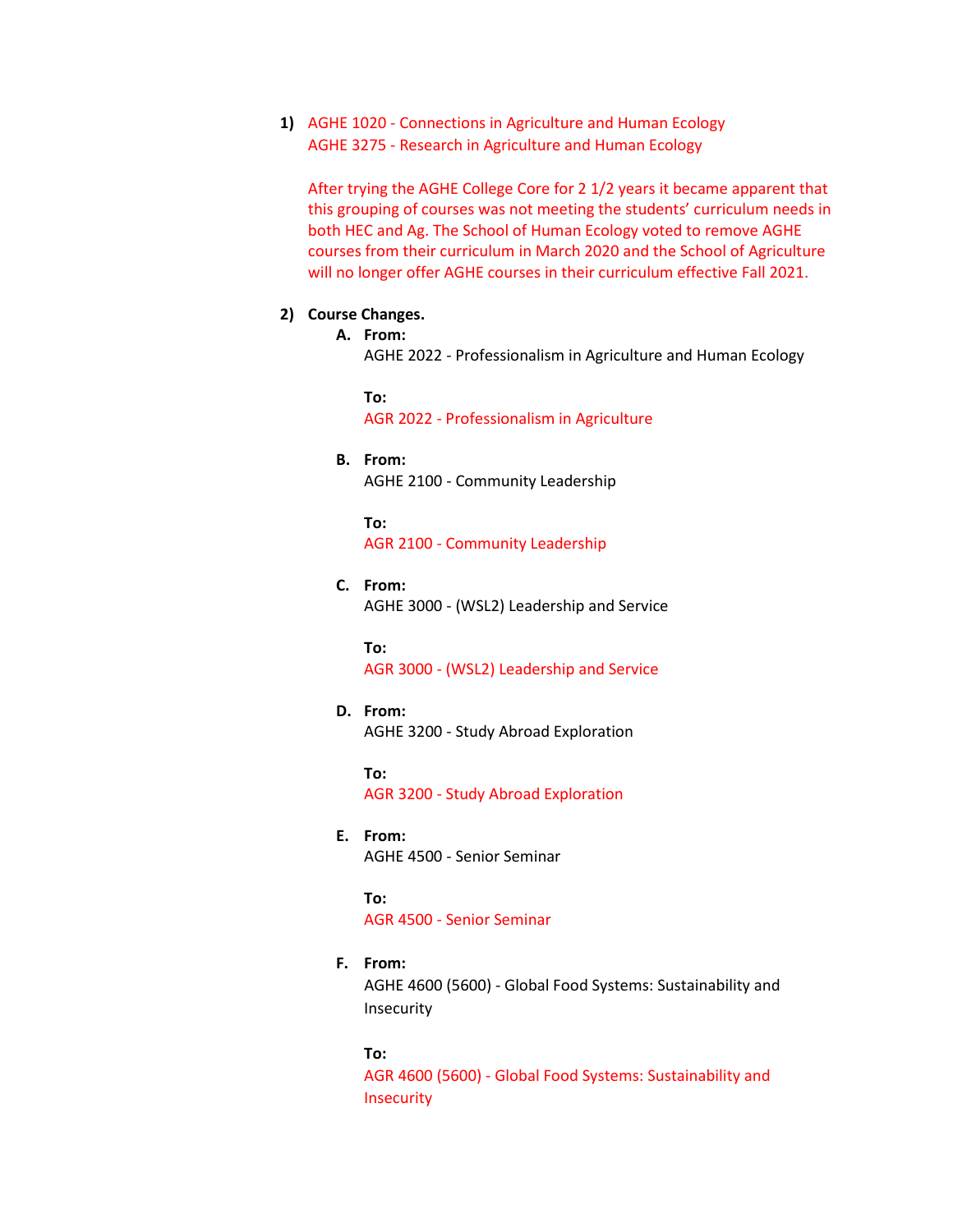The College of Agriculture and Human Ecology has concluded that these courses, originally designed to be cross-discipline, would better serve the needs of our students if they were each taught within the respective disciplines. Course content and syllabi of respective courses will not change.

### **C. Termination of Concentration.**

# **1)** Termination of Agritourism Concentration from School of Agriculture Curriculum.

The School of Agriculture has no faculty member or instructor in this concentration and there are no plans to request a search for one. There are no Agritourism courses (AGTOU) offered. No students are enrolled in this concentration as a primary field of study. One student is pursuing a minor in this concentration and will complete her program in May, 2022.

Effective: December 2022.

**Motion to approve**. Lisa Zagumny **Second**. Barry Stein **Vote.** Motion carried

#### **8. Civil and Environmental Engineering**

**A. Course Addition and Curriculum Changes.** 

**1) From:**

CEE 4500 (5500) - Construction Engineering Management Lec. 3. Credit 3.

Prerequisite: Within two semesters of graduation. The design and management of the construction phase of a project: scheduling, estimating, contracts, laws, financing, and safety.

#### **To:**

 CEE 3500 – Introduction to Construction Engineering and Management Lec. 3. Credit 3.

Prerequisite: CEE 3710. The design and management of the construction phase of a project: scheduling, estimating, contracts, laws, financing, and safety.

**2)** Request change to curriculum to incorporate CEE 3500 as a required course. To include this course in the curriculum, ENGR 1120 (2cr) was included as an option for the Technical Elective (previously 3 cr, now 2 cr). This change frees up the 3 credits needed to add CEE 3500 to the curriculum. It is anticipated that most students will still choose to take ENGR 1120. In addition, CEE 3710, as a prerequisite for CEE 3500, was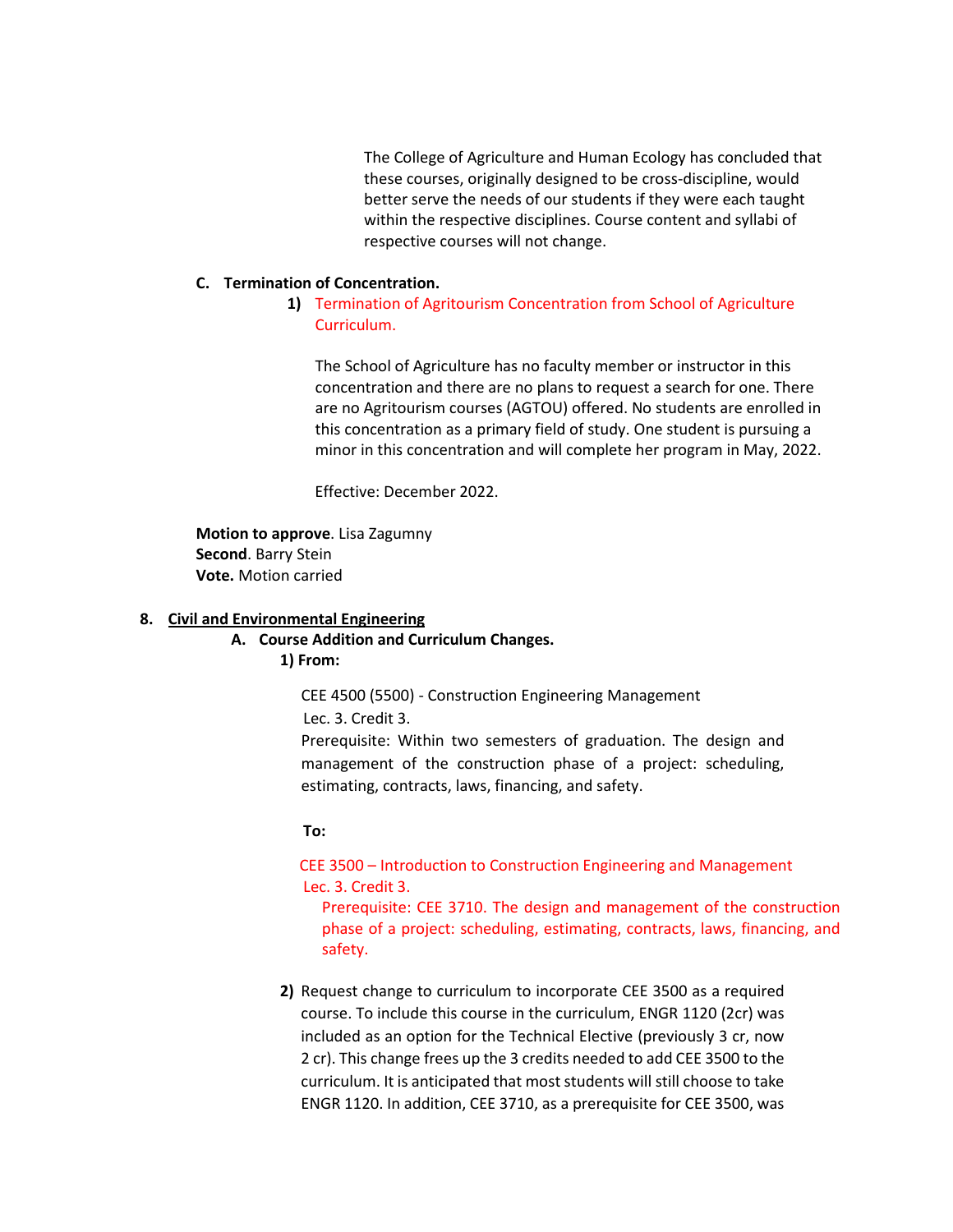moved from the junior to sophomore year. A Social/Behavioral Science General Education course and the MATH Elective were moved in the curriculum in order to balance out credit loads in certain semesters.

### Curriculum: **Freshman Year, First Semester**

- CHEM 1110 General Chemistry I Credit: 4.  $<sup>1</sup>$ </sup>
- ENGL 1010 English Composition I Credit: 3.
- ENGR 1110 Engineering Graphics Credit: 2.
- Humanities/Fine Arts Elective Credit: 3.
- MATH 1910 Calculus I Credit: 4.
- CEE 1020 Connections to Civil and Environmental Engineering Credit: 1.  $^2$ Total: 16

## **Second Semester**

- ENGL 1020 English Composition II Credit: 3.
- ENGR 1120 Programming for Engineers Credit: 2.
- Humanities/Fine Arts Elective Credit: 3.
- [Social/Behavioral Science Elective](http://catalog.tntech.edu/content.php?catoid=27&navoid=5438#Social_Behavioral_Sciences) Credit: 3.
- MATH 1920 Calculus II Credit: 4.
- Natural Science Credit: 4.<sup>1</sup>

Total: 4617

# **Sophomore Year, First Semester**

- CEE 2110 Statics Credit: 3.
- ENGL 2130 Topics in American Literature Credit: 3. or
- ENGL 2235 Topics in British Literature Credit: 3. or
- ENGL 2330 Topics in World Literature Credit: 3.
- MATH 2110 Calculus III Credit: 4.
- Natural Science Credit:  $4.^1$
- Social/Behavioral Science Elective Credit: 3.

Total: 17

# **Second Semester**

- CEE 3020 Surveying Credit: 3.
- CEE 3110 Mechanics of Materials Credit: 3.
- CEE 3710 [Principles of Engineering Economy](http://catalog.tntech.edu/preview_program.php?catoid=27&poid=3241&returnto=5394) Credit: 2.
- MATH 2120 Differential Equations Credit: 3.
- ME 2330 Dynamics Credit: 3.
- [Social/Behavioral Science Elective](http://catalog.tntech.edu/content.php?catoid=27&navoid=5438#Social_Behavioral_Sciences) Credit: 3.
- COMM 2025 Fundamentals of Communication Credit: 3. or
- PC 2500 Communicating in the Professions Credit: 3.

Total: 1817

### **Junior Year, First Semester**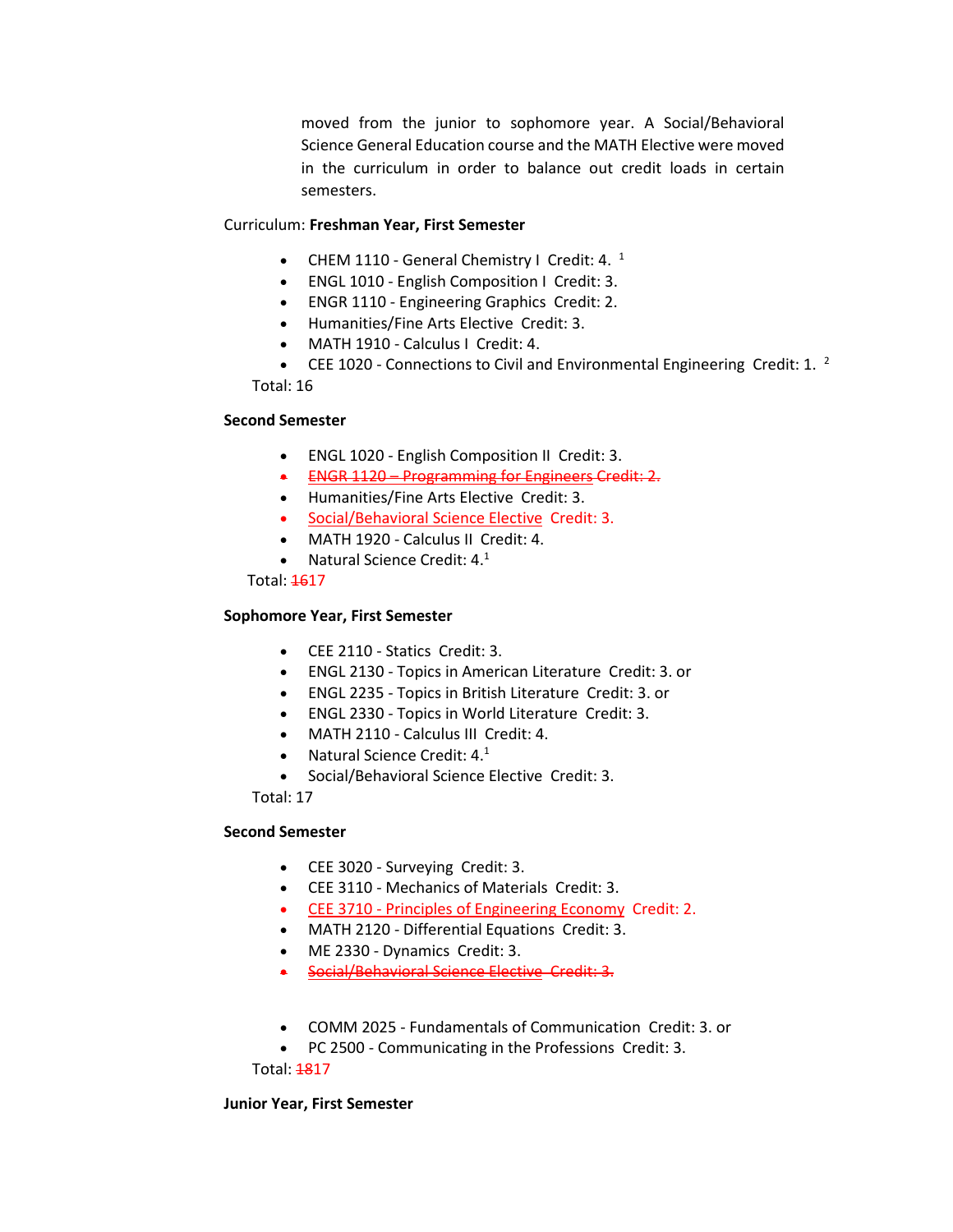- CEE 3320 Structural Mechanics Credit: 3.
- CEE 3413 Environmental Engineering Credit: 3.
- CEE 3500 Introduction to Construction Engineering Credit: 3.
- CEE 3610 Transportation Engineering Credit: 3.
- ME 3720 Fluid Mechanics Credit: 3.
- MATH Elective Credit:  $3<sup>3</sup>$
- Approved CEE Lab Elective Credit:  $1<sup>6</sup>$

Total: 16

### **Second Semester**

- CEE 3030 Civil Engineering Materials Credit: 3.
- CEE 3420 Hydraulics Credit: 3.
- CEE 3710 [Principles of Engineering Economy](http://catalog.tntech.edu/preview_program.php?catoid=27&poid=3241&returnto=5394) Credit: 2.
- GEOL 3210 Geology for Engineers Credit: 3.
- CEE 4310 Structural Steel Design Credit: 3.
- MATH Elective Credit: 3.<sup>3</sup>
- CEE 3720 Engineering Statistics Credit: 2. or
- MATH 3470 Introductory Probability and Statistics Credit: 3.

Total: 1617

## **Senior Year, First Semester**

- CEE 4320 Reinforced Concrete Design Credit: 3.
- CEE 4800 Geotechnical Engineering Credit: 3.
- CEE 4920 Professionalism and Ethics Credit: 1.
- CEE 4940 Fundamentals of Civil Engineering Credit: 0.
- Approved CEE Elective Credit:  $3.4$
- Approved CEE Sequence Credit:  $3.5$
- ENGR 1120 [Programming for Engineers](http://catalog.tntech.edu/preview_program.php?catoid=27&poid=3241&returnto=5394) Credit: 2. or
- ECE 2850 Principles of Electric Circuit Credit: 3. or
- ME 3210 Thermodynamics I Credit: 3. or
- CHE 3010 Thermodynamics of Chemical Processes Credit: 3.

Total: 1615

# **Second Semester**

- CEE 4950 Senior Design Project Credit: 3.
- Approved CEE Lab Elective Credit:  $1<sup>6</sup>$
- Approved CEE Elective Credit: 6.4
- Approved CEE Sequence Credit:  $3<sup>5</sup>$

Total: 13

**Motion to approve**. Lisa Zagumny **Second**. Barry Stein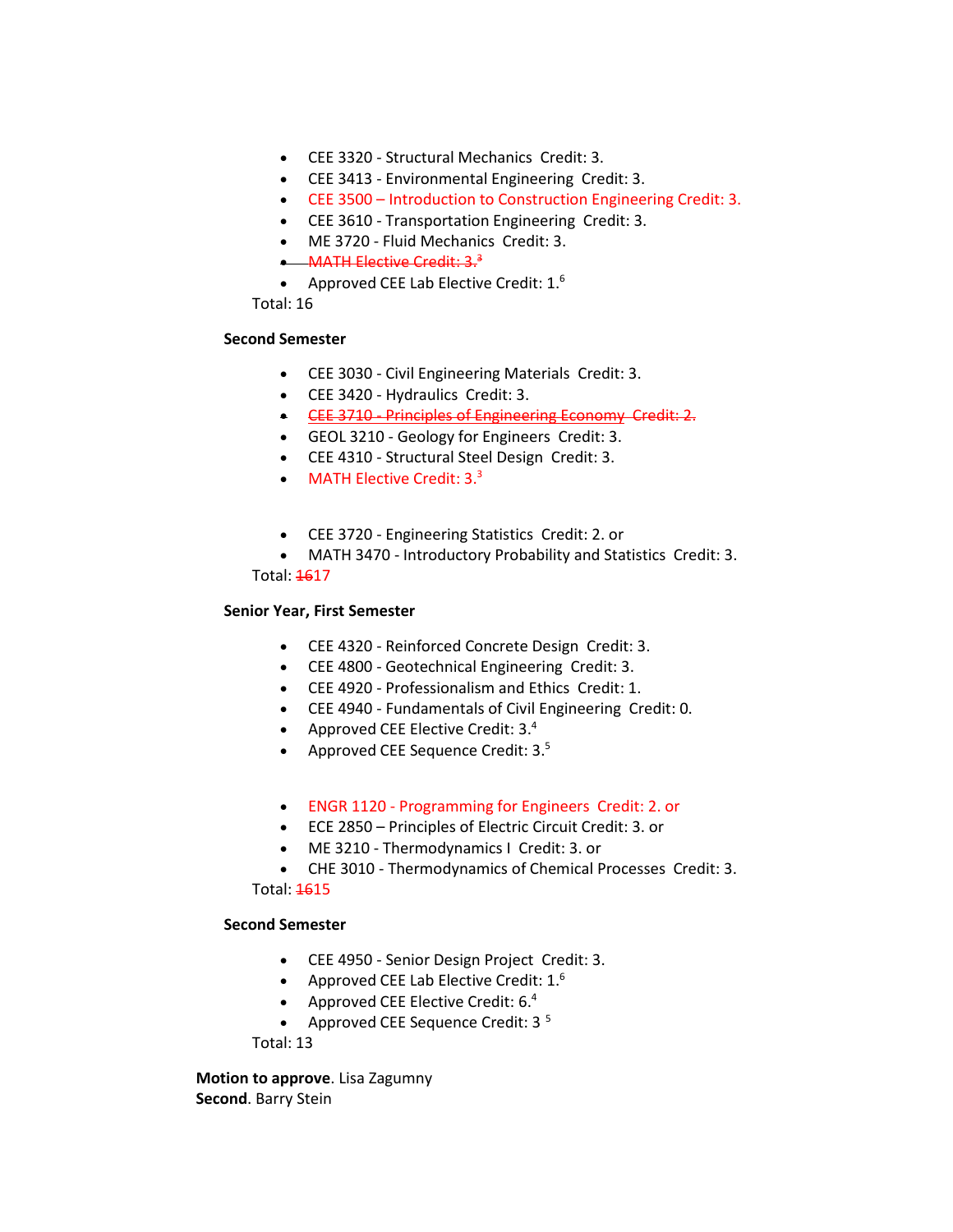#### **Vote.** Motion carried

## **B. Addition of New Concentration.**

**1)** Addition of Concentration in Environmental Engineering

Summary of Curriculum Changes

- One of Approved CEE Lab Electives now requires CEE 3430 Environmental Engineering Lab
- Pulled CHE 3010/ME 3210 (3cr) out of Technical Elective to replace MATH Elective (3cr)
- Added five (5) Environmental Engineering Electives (15cr)
- Replacing two (2) CEE Sequences (6cr)
- Replacing two (2) CEE Electives (6cr)
- Reducing structural engineering required courses from CEE 4310 "and" CEE 4320 to CEE 4310 "or" CEE 4320 (3cr)
- All courses outside CEE are available to take without the need for additional coursework (i.e., prerequisites)

### **Junior Year, First Semester**

- CEE 3320 Structural Mechanics Credit: 3.
- CEE 3413 Environmental Engineering Credit: 3.
- CEE 3500 Introduction to Construction Engineering Credit: 3.
- CEE 3610 Transportation Engineering Credit: 3.
- ME 3720 Fluid Mechanics Credit: 3.
- Approved CEE Lab Elective Credit:  $1.6$
- CEE 3430 Environmental Engineering Lab Credit: 1.

Total: 16

# **Second Semester**

- CEE 3030 Civil Engineering Materials Credit: 3.
- CEE 3420 Hydraulics Credit: 3.
- GEOL 3210 Geology for Engineers Credit: 3.
- CEE 4310 Structural Steel Design Credit: 3. or
- CEE 4320 [Reinforced Concrete Design](http://catalog.tntech.edu/preview_program.php?catoid=27&poid=3241&returnto=5394) Credit: 3.

# • MATH Elective Credit:  $3.3$

- CHE 3010 Thermodynamics of Chemical Processes Credit: 3. or
- ME 3210 Thermodynamics I Credit: 3
- CEE 3720 Engineering Statistics Credit: 2. or
- MATH 3470 Introductory Probability and Statistics Credit: 3.

Total: 17

# **Senior Year, First Semester**

- CEE 4320 [Reinforced Concrete Design](http://catalog.tntech.edu/preview_program.php?catoid=27&poid=3241&returnto=5394) Credit: 3.
- CEE 4800 Geotechnical Engineering Credit: 3.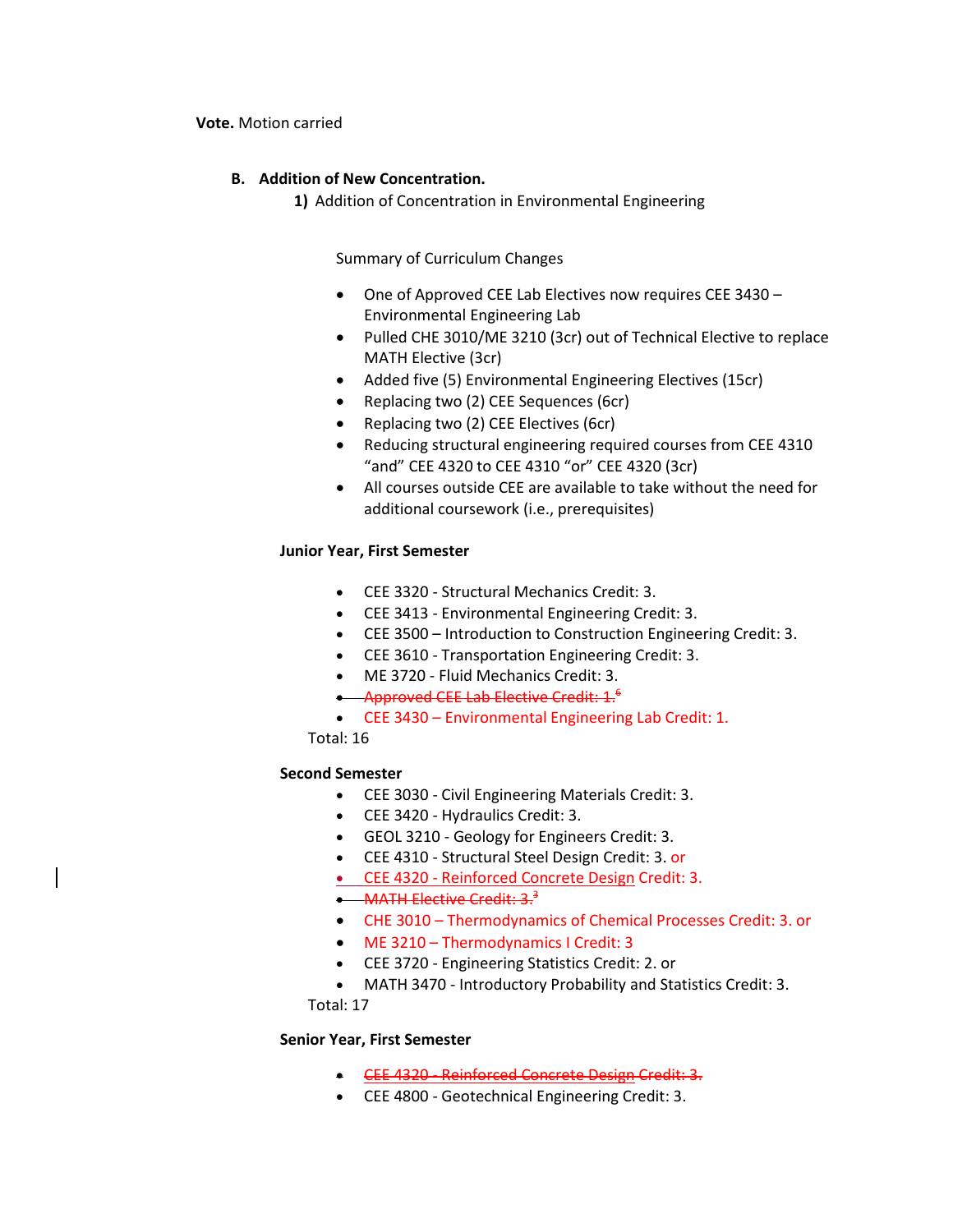- CEE 4920 Professionalism and Ethics Credit: 1.
- CEE 4940 Fundamentals of Civil Engineering Credit: 0.
- Approved CEE Elective Credit: 3.<sup>4</sup>
- **Approved CEE Sequence Credit: 3.5**
- **•** Environmental Engineering Elective Credit:  $9<sup>3</sup>$
- ENGR 1120 Programming for Engineers Credit: 2. or
- ECE 2850 Principles of Electric Circuit Credit: 3. or
- ME 3210 [Thermodynamics I](http://catalog.tntech.edu/preview_program.php?catoid=27&poid=3241&returnto=5394) Credit: 3. or
- CHE 3010 [Thermodynamics of Chemical Processes](http://catalog.tntech.edu/preview_program.php?catoid=27&poid=3241&returnto=5394) Credit: 3.

Total: 15

### **Second Semester**

- CEE 4950 Senior Design Project Credit: 3.
- Approved CEE Lab Elective Credit:  $1.^{64}$
- Approved CEE Elective Credit:  $63.^{45}$
- **•** Environmental Engineering Elective Credit:  $6<sup>3</sup>$
- Approved CEE Sequence Credit: 3<sup>5</sup>

Total: 13

**Note:**

#### **From:**

- <sup>1</sup> [CHEM 1110](http://catalog.tntech.edu/preview_program.php?catoid=27&poid=3241&returnto=5394#tt2483) and [PHYS 2110](http://catalog.tntech.edu/preview_program.php?catoid=27&poid=3241&returnto=5394#tt4009) are required. Students select eithe[r CHEM 1120](http://catalog.tntech.edu/preview_program.php?catoid=27&poid=3241&returnto=5394#tt3466) o[r PHYS 2120.](http://catalog.tntech.edu/preview_program.php?catoid=27&poid=3241&returnto=5394#tt770) Students who intend to pursue the environmental area of emphasis should take [CHEM 1120.](http://catalog.tntech.edu/preview_program.php?catoid=27&poid=3241&returnto=5394#tt992)
- <sup>2</sup> This course not included in 128-hour curriculum.
- [MATH 2010,](http://catalog.tntech.edu/preview_program.php?catoid=27&poid=3241&returnto=5394#tt4768) [MATH 3810,](http://catalog.tntech.edu/preview_program.php?catoid=27&poid=3241&returnto=5394#tt6690) [MATH 4210 \(5210\)](http://catalog.tntech.edu/preview_program.php?catoid=27&poid=3241&returnto=5394#tt551) or [MATH 4510 \(5510\).](http://catalog.tntech.edu/preview_program.php?catoid=27&poid=3241&returnto=5394#tt925)
- <sup>4</sup> Approved CEE Electives: [CEE 3100,](http://catalog.tntech.edu/preview_program.php?catoid=27&poid=3241&returnto=5394#tt4826) any 4000-level CEE course.

Approved CEE Sequences:

- CEE 4130 [\(5130\),](http://catalog.tntech.edu/preview_program.php?catoid=27&poid=3241&returnto=5394#tt2330) CEE 4160 [\(5160\),](http://catalog.tntech.edu/preview_program.php?catoid=27&poid=3241&returnto=5394#tt8537) CEE 4190 [\(5190\)](http://catalog.tntech.edu/preview_program.php?catoid=27&poid=3241&returnto=5394#tt3509) Structural Mechanics
- CEE 4130 [\(5130\),](http://catalog.tntech.edu/preview_program.php?catoid=27&poid=3241&returnto=5394#tt9321) CEE 4350 [\(5350\),](http://catalog.tntech.edu/preview_program.php?catoid=27&poid=3241&returnto=5394#tt8836) CEE 4360 [\(5360\),](http://catalog.tntech.edu/preview_program.php?catoid=27&poid=3241&returnto=5394#tt9092) CEE 4380 [\(5380\),](http://catalog.tntech.edu/preview_program.php?catoid=27&poid=3241&returnto=5394#tt1215) CEE 4700 [\(5700\),](http://catalog.tntech.edu/preview_program.php?catoid=27&poid=3241&returnto=5394#tt2182) CEE 4810 (5810)
- CEE 4410 [\(5410\),](http://catalog.tntech.edu/preview_program.php?catoid=27&poid=3241&returnto=5394#tt5499) CEE 4420 [\(5420\),](http://catalog.tntech.edu/preview_program.php?catoid=27&poid=3241&returnto=5394#tt3286) CEE 4430 [\(5430\),](http://catalog.tntech.edu/preview_program.php?catoid=27&poid=3241&returnto=5394#tt7206) CEE 4440 [\(5440\),](http://catalog.tntech.edu/preview_program.php?catoid=27&poid=3241&returnto=5394#tt6000) CEE 4450 [\(5450\)](http://catalog.tntech.edu/preview_program.php?catoid=27&poid=3241&returnto=5394#tt1752)
- CEE 4600 [\(5600\),](http://catalog.tntech.edu/preview_program.php?catoid=27&poid=3241&returnto=5394#tt8397) CEE 4610 [\(5610\),](http://catalog.tntech.edu/preview_program.php?catoid=27&poid=3241&returnto=5394#tt5646) CEE 4630 [\(5630\),](http://catalog.tntech.edu/preview_program.php?catoid=27&poid=3241&returnto=5394#tt4613) CEE 4640 [\(5640\),](http://catalog.tntech.edu/preview_program.php?catoid=27&poid=3241&returnto=5394#tt24) CEE 4660 [\(5660\)](http://catalog.tntech.edu/preview_program.php?catoid=27&poid=3241&returnto=5394#tt5867)
- 
- **•** Structural Engineering
- Environmental Engineering
- **•** Transportation Engineering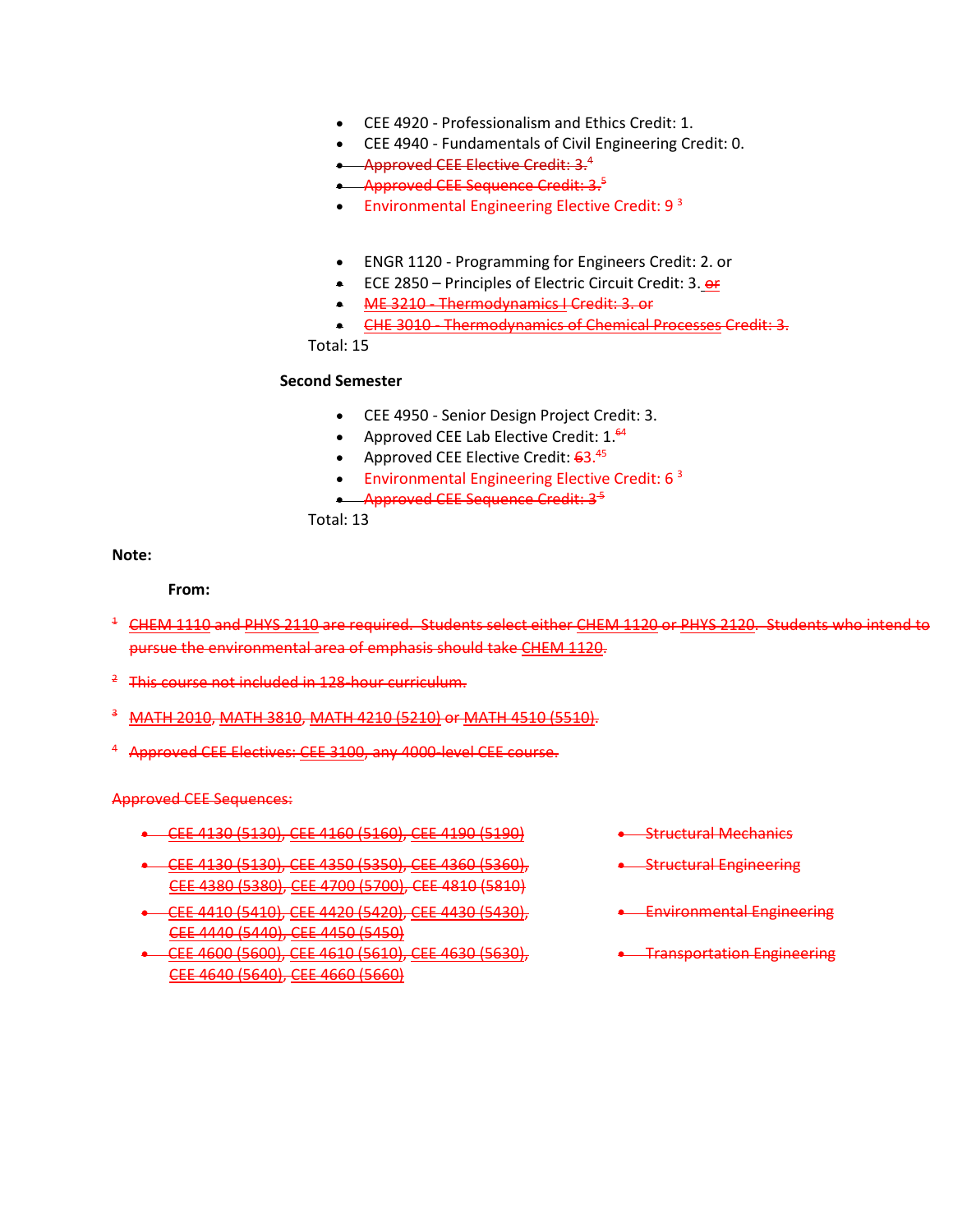<sup>6</sup> Select 1 of the following 3 CEE lab courses: CEE [3040,](http://catalog.tntech.edu/preview_program.php?catoid=27&poid=3241&returnto=5394#tt1428) CEE [3120,](http://catalog.tntech.edu/preview_program.php?catoid=27&poid=3241&returnto=5394#tt61) CEE [3430.](http://catalog.tntech.edu/preview_program.php?catoid=27&poid=3241&returnto=5394#tt4339) Students who select or plan to select the structural mechanics or structures option should take CEE [3120;](http://catalog.tntech.edu/preview_program.php?catoid=27&poid=3241&returnto=5394#tt5450) environmental students should take CEE [3430.](http://catalog.tntech.edu/preview_program.php?catoid=27&poid=3241&returnto=5394#tt1772)

**To:**

- <sup>1</sup> CHEM 1110 and PHYS 2110 are required. Students select either CHEM 1120 or PHYS 2120. Students who intend to pursue the environmental area of emphasis should take CHEM 1120.
- <sup>2</sup> This course not included in 128-hour curriculum.
- <sup>3</sup> Environmental Engineering Electives: Any course numbered CEE 4400 through 4499, ESS 3000, GEOG 4510, GEOG 4511, GEOG 4620, GEOG 4650, GEOL 4711; At least 3 of 5 courses must be CEE courses.
- <sup>4</sup> Approved CEE Lab Elective: CEE 3040 or CEE 3120; CEE 3040 preferred
- <sup>5</sup> Approved CEE Elective: CEE 3100, any 4000-level CEE course

**Motion to approve**. Lisa Zagumny **Second**. Barry Stein **Vote.** Motion carried

### **9. Music**

# **A. Revision of Current Courses.**

**1**) The School of Music would like to change existing large ensemble courses to include a 2-credit option. This includes the following courses: MUS 1025 – Wind Ensemble MUS 1026 – Varsity Pep Band MUS 1033 – Marching Band MUS 1040 – Symphony Band MUS 1045 – Concert Band MUS 1060 – Chorale MUS 1065 – Mastersingers MUS 1070 – Concert Choir MUS 1080 – Bryan Symphony Orchestra MUS 1085 – University Orchestra MUS 1090 – Jazz Ensemble MUS 1091 – Jazz Lab Band

These added sections will serve a multitude of purposes. First, many of the large ensemble instructors offer additional sessions on leadership and pedagogy. This 2-credit section will allow these students to receive credit for these added opportunities.

Lastly, these ensembles occasionally take on duties that are outside the scope of a typical semester. Events such as recording projects, retreats/camps, performance tours, etc. requires time beyond the typical 1 hour course load.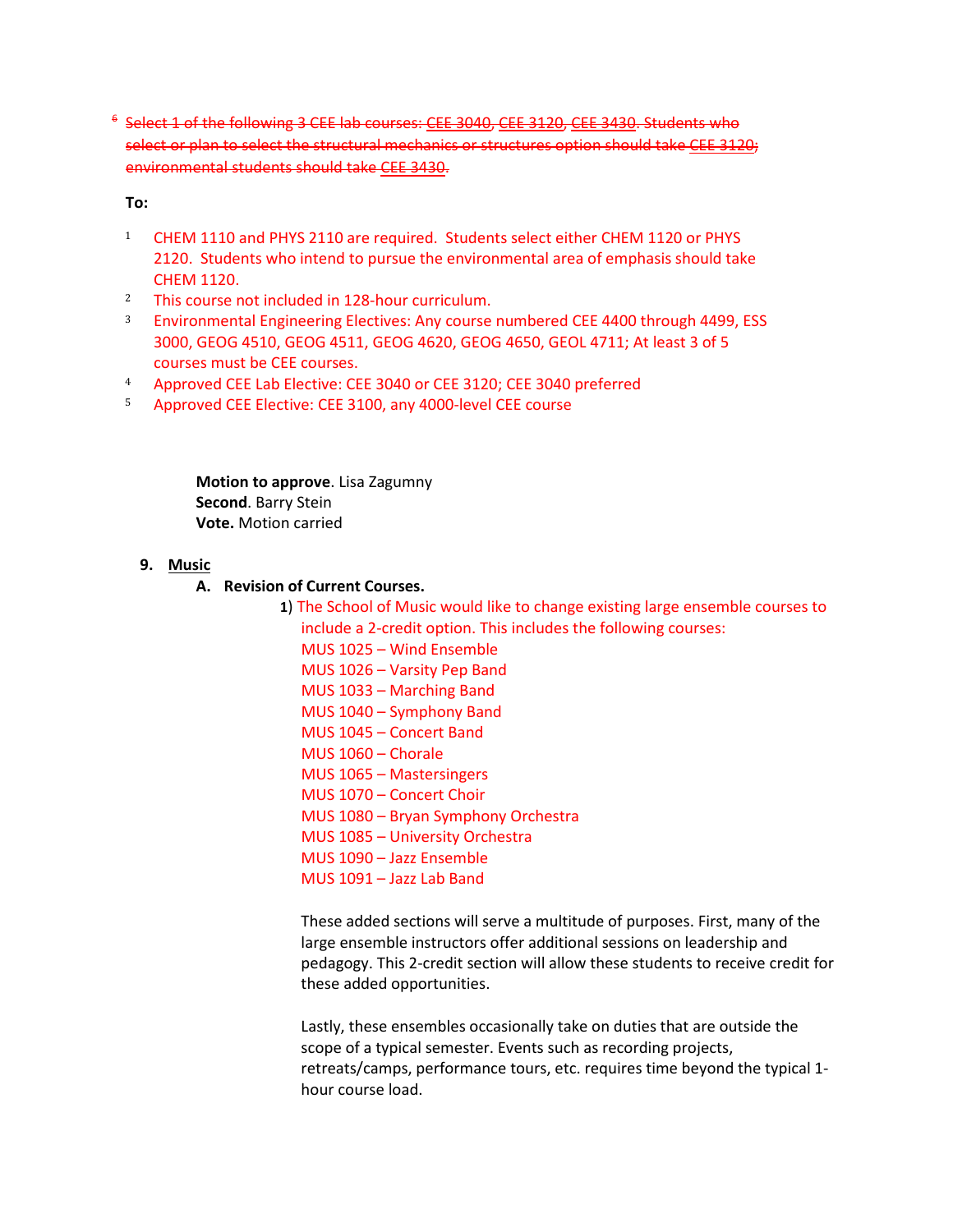Students who enroll in the 2-credit section will have the opportunity to offset this added degree credit by enrolling in the 0-credit option in a future semester. There are no pre-requisites for these courses but many require auditions.

#### **B. New Course Proposal**

**1)** New Course Proposal - Music Business and Entrepreneurship (MUS 4650)

The School of Music would like to propose a new course titled, Music Business and Entrepreneurship (MUS 4650). This course will be an elective (not part of a degree program) and will be open to any student on campus. There are no pre-requisites for this course.

**Motion to approve**. Lisa Zagumny **Second**. Barry Stein **Vote.** Motion carried

#### **10. Communication**

- **A. Addition of Courses and Course Changes.** 
	- **1) Add:**

JOUR 4860-69 Special Topics Lec. 3 Credit 3.

**Course description:** Prerequisite: Junior or Senior standing or consent of instructor. Seminar or lecture course on a selected topic, issue, or interest area in journalism not covered in existing courses. Course may be repeated for credit under a different subtitle, up to nine hours of credit.

**2)** Option area in Event Planning:

#### **Add:**

The event planning option area will consist of four of the following courses:

COMM 3030/JOUR 3030 Principles of Event Planning COMM 3040/JOUR 3040, Event Planning and Risk Management COMM 3080 Communication and Effective Teamwork JOUR 4030 (5030) Field Experience in Event Management and Promotion OR JOUR 4853 Internship

**3) Edit and alphabetize option area titles**:

**A.** Change all references of "multi-media" to "multimedia;"

**B.** Change title of Digital Electronic Multi-Media to Digital and Multimedia Production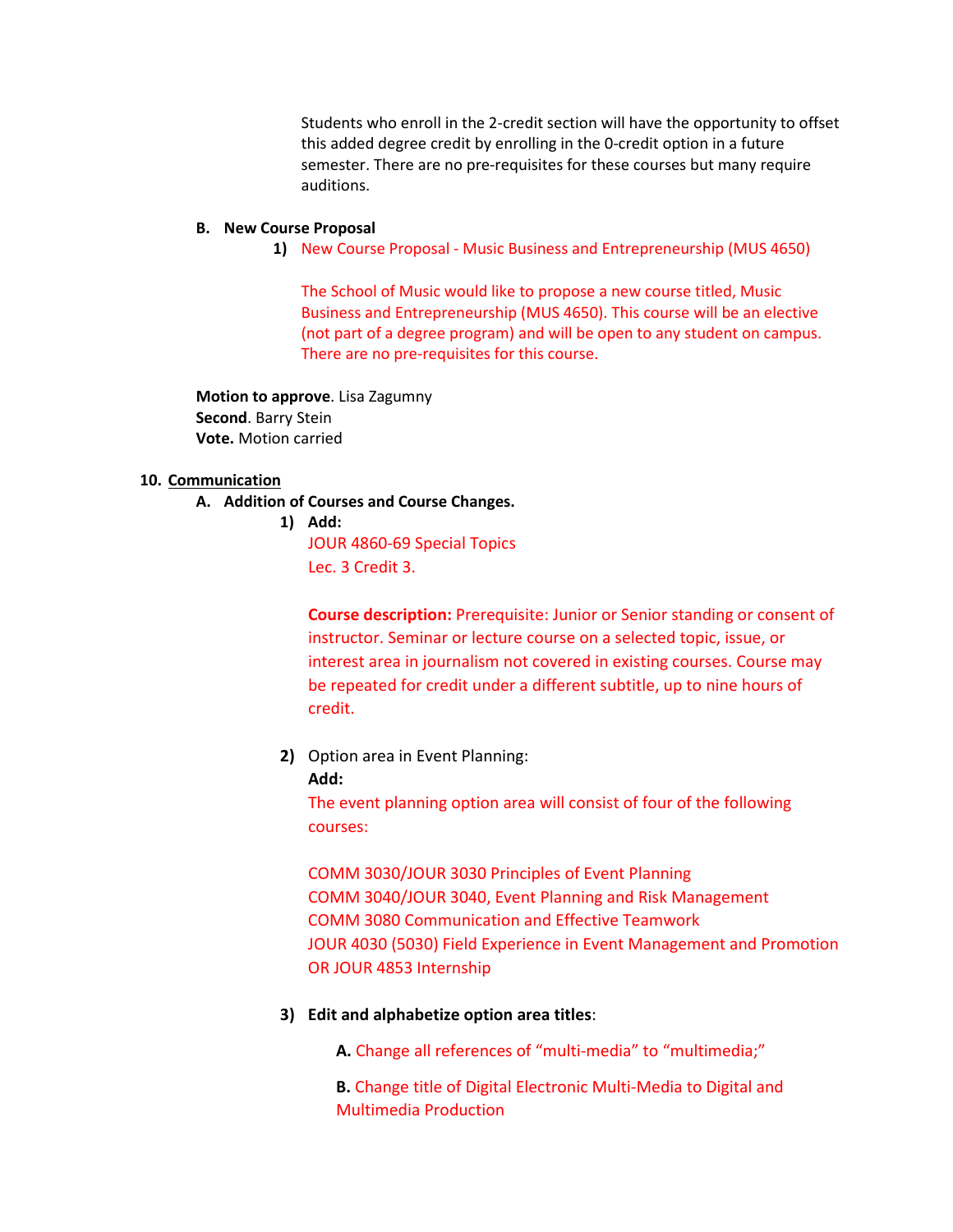**C.** List the titles in the following order: agriculture communication, digital and multimedia production, environmental communication, event planning, literature, sports multimedia communication and writing--fiction and non-fiction

**4) Additions to the Option Area Course lists:**

#### **Agriculture Communication:**

AGHE 4600 Global Food Systems: Sustainability and Insecurity

#### **Digital and Multimedia Production**:

JOUR 3400 Introduction to Broadcasting JOUR 3500 Multimedia Storytelling

#### **Environmental Communication**:

ESS 1100 Introduction to Environmental Studies ESS 3000 Introduction to Environmental Law ESS 4100 National Parks and Protected Public Lands ESS 4110 Human Dimensions of Natural Resources HIST 3900 Environmental History SOC 3600 Environmental Sociology GEOG 2100 Weather and Climate Systems GEOL 3550 Paleoclimates

#### **Sports Multimedia Communication:**

JOUR 3400 Introduction to Broadcasting JOUR 3500 Multimedia Storytelling JOUR 4500 Advanced Multimedia Storytelling

#### **Literature:**

ENGL 3600 The Bible as Literature

# **5)Deletion from the Option Area Course lists**: GEOL 2000 Earth Evolution and Life History

**Motion to approve**. Lisa Zagumny **Second**. Barry Stein **Vote.** Motion carried

### **11. Interdisciplinary Studies**

### **B. Changes to Minor.**

**1) From:**

From the Undergraduate Catalog: A minor for Arts and Sciences students requires the completion of 15 total hours, including 6 upper division hours.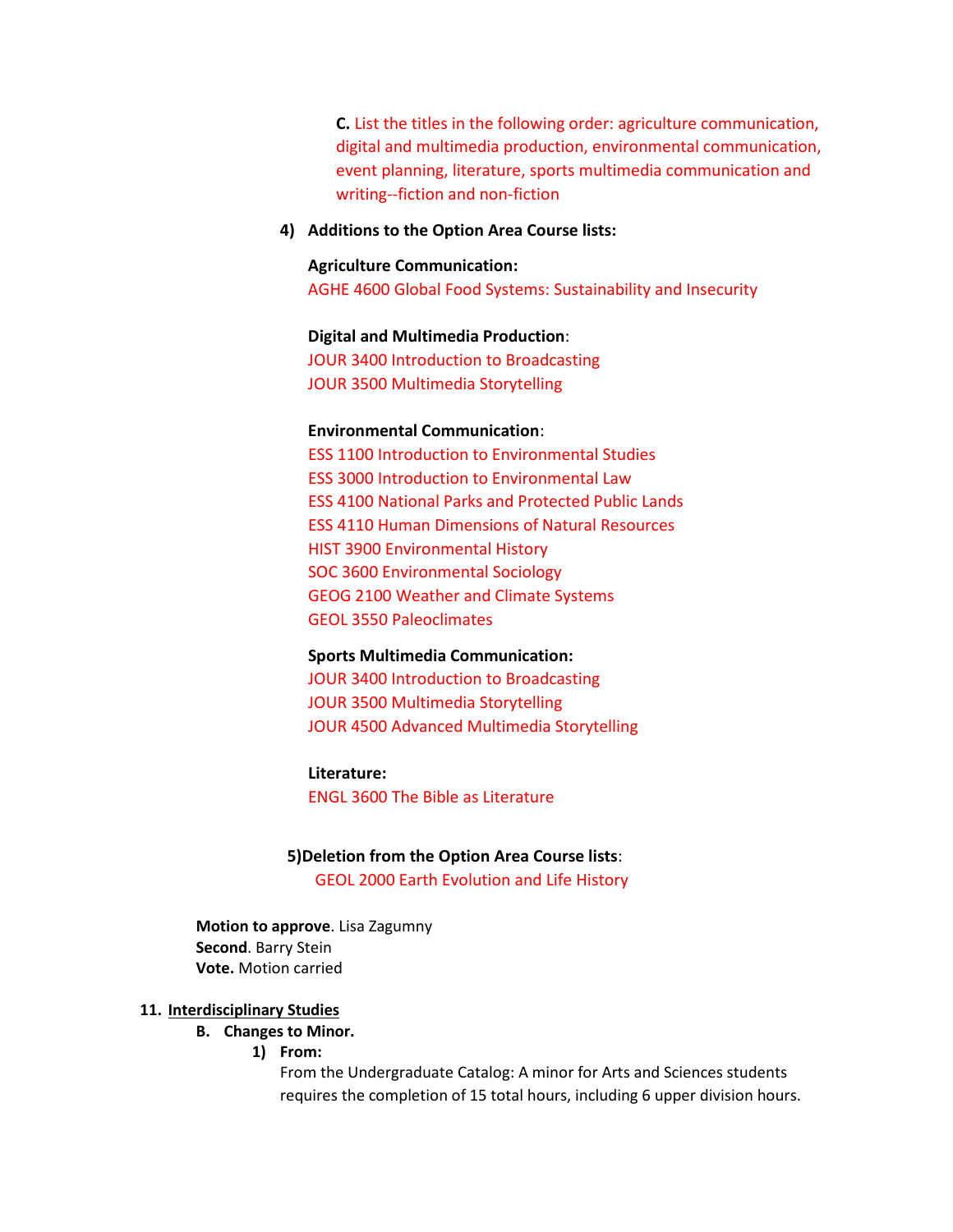### **A minor in Religious Studies will consist of:**

- HIST 2310 (Early World History) Credit: 3
- RELS 2010 (Introduction to Religious Studies) Credit: 3

# **At least six credits from the list below:**

- ENGL 3600 (The Bible as Literature) Credit: 3
- HIST 4330-4339 (Religious Studies) Credit: 3
- HIST 4520/5520 (Medieval Europe) Credit: 3
- HIST 4530/5530 (Renaissance and Reformation) Credit: 3
- HIST 4680/5680 (The Holocaust) Credit 3
- HIST 4730/5730 (Modern Middle East) Credit: 3
- PHIL 3010 (Philosophy of Religion) Credit: 3
- PHIL 4020 (Comparative Religion) Credit: 3
- RELS 3300 (Martin Luther King Jr.: Rhetoric & Theology of Non-Violent Social Change) Credit: 3
- RELS 4041-4043 (Directed Study) Credit: 3
- RELS 4093-4099 (Topics in Religious Studies) Credit: 3
- RELS 4110 (Jesus in History, Faith, and Tradition) Credit: 3
- RELS 4300 (New Religious Movements) Credit: 3

# **Three credits from the following list of courses OR from the previous list**:

- ASTR 1010 (Introduction to Modern Astronomy) Credit: 4
- BIOL 1010 (Introduction to Biology I) Credit: 4
- ENGL 2330 (Topics in World Literature) Credit: 3
- ENGL 3500 (Mythology) Credit: 3
- GEOG 1110 (Global Climate Change) Credit 3
- HEC 3565 (Loss and Bereavement for Families) Credit: 3
- HIST 2330 (Modern Western Civilization) Credit: 3
- NURS 3010 (Managing the End of Life) Credit: 1
- NURS 3020 (The Merging of Two Worlds: Spirituality and Healthcare) Credit: 1
- NURS 3030 (Cultural Sensitivity in the Healthcare Center) Credit: 1
- SOC 4120 (Death and Dying) Credit: 3
- PHIL 2250 (Ethics) Credit: 3

Substitutions to the optional list are possible but require departmental approval.

# **To:**

From the Undergraduate Catalog: A minor for Arts and Sciences students requires the completion of 15 total hours, including 6 upper division hours. **A minor in Religious Studies will consist of:**

- HIST 2310 (Early World History) Credit: 3
- RELS 2010 (Introduction to Religious Studies) Credit: 3

**At least six credits from the list below:**